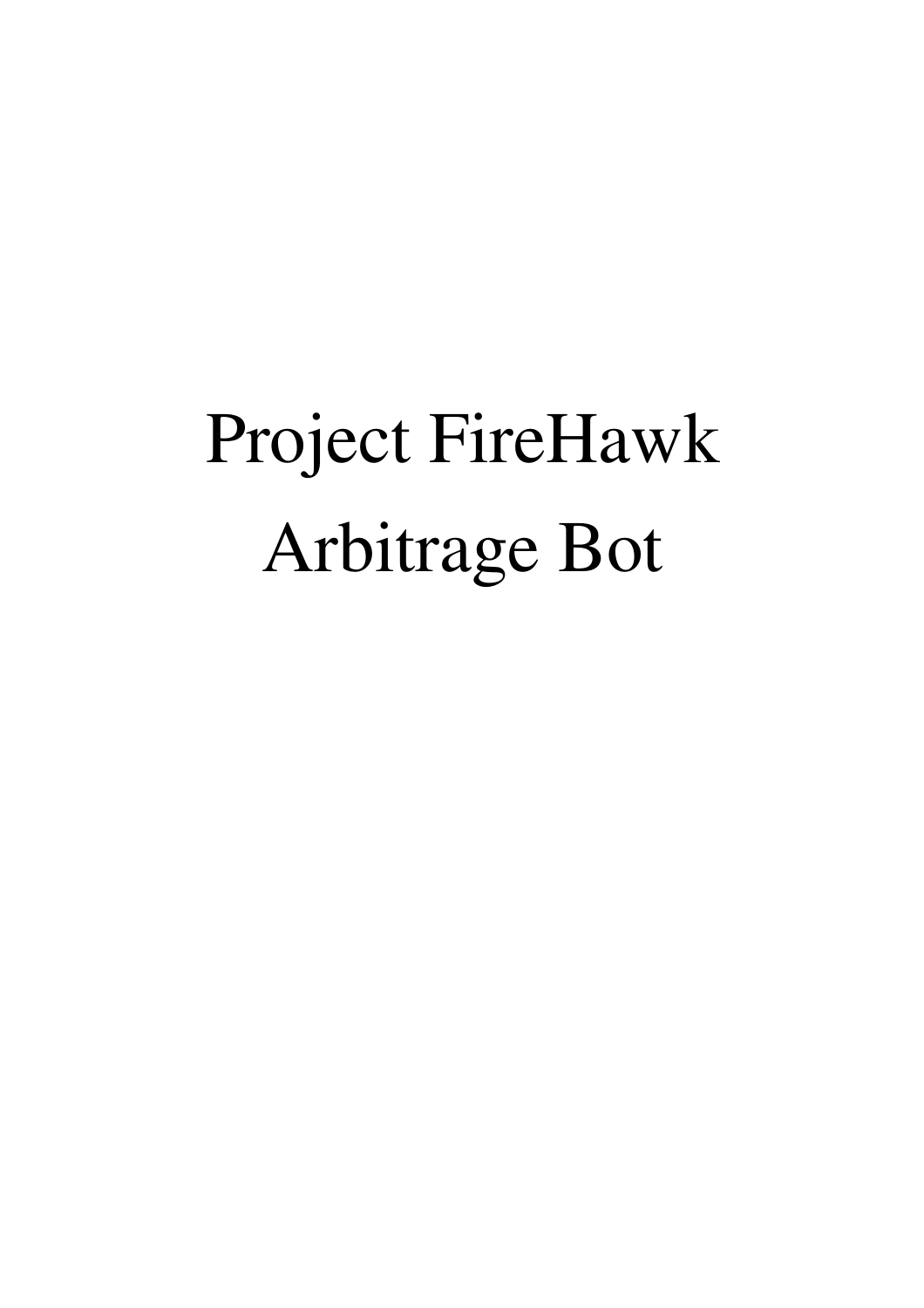#### $\sim$  Contents  $\sim$

- 1. The Concept and Process of Arbitrage
- 2. Arbitrage and Bitcoin
- 3. Project FireHawk
- 4. Future Plans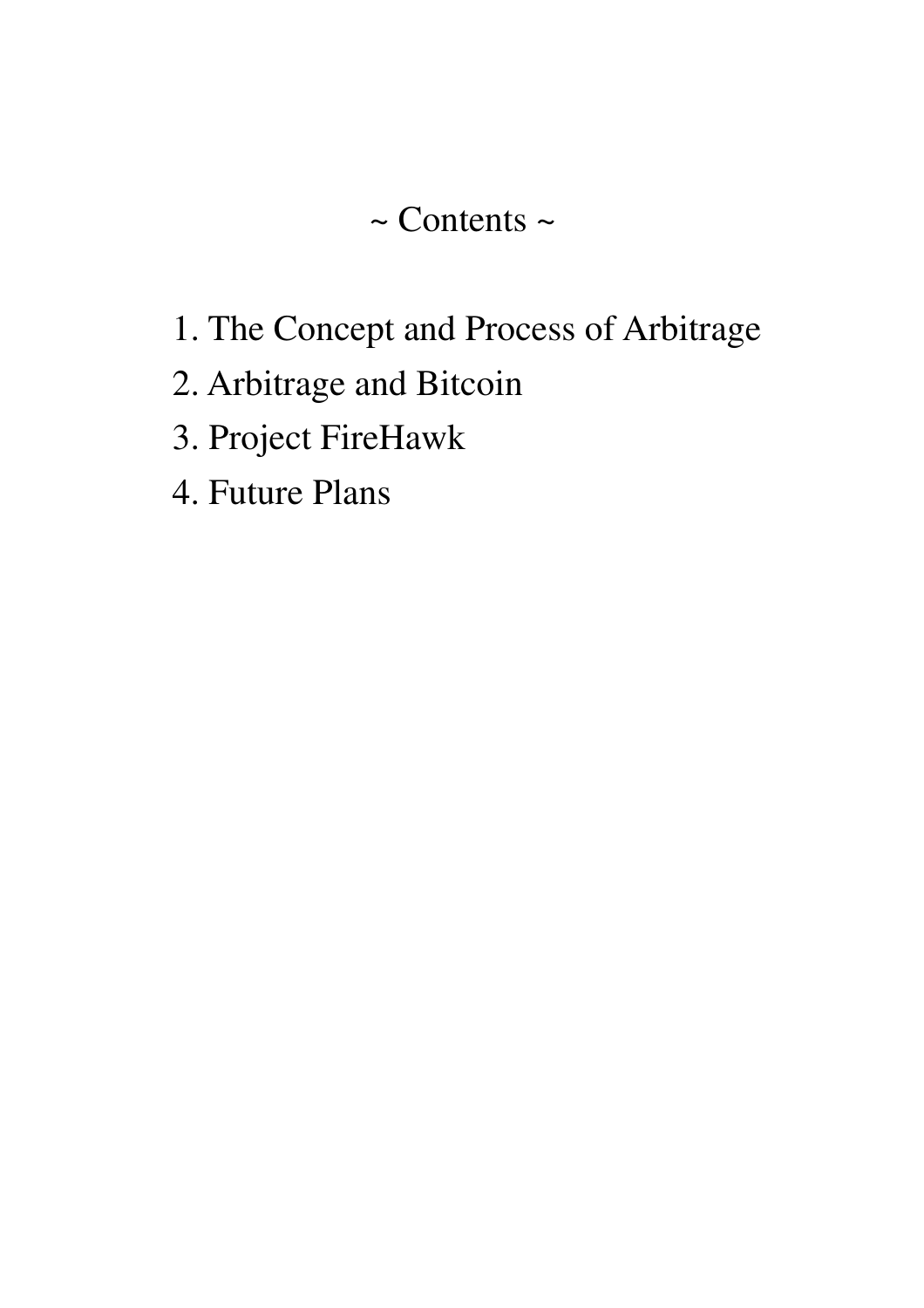## 1. The Concept and Process of Arbitrage

Arbitrage is the process of simultaneously purchasing and selling an asset at two different locations. Profits from arbitrage are made up of the differences in price between each locations. For example, if there are two banks offering a spot price for a commodity such as gold and one bank had a different price than the other, the difference in price would be called the spread. In arbitrage the spread is the amount of profit per transactions. This is a guaranteed return on the investment regardless of the base prices of the commodity.



In the above figure there are two banks offering quote prices on the symbol XUA/USD which is gold. Bank A has a current price of 1,010.00 United States Dollars. Bank B has a current price of 1,020.00 USD. The difference, or spread, between both banks is 10 USD. Through arbitrage, gold is simultaneously purchased on Bank A and sold on Bank B giving a net gain equal to the spread. This gain is realized from arbitrage at any rate. For example, if the price rose or dropped by 100 USD, so long as there was a difference in price at both banks, arbitrage would still be profitable.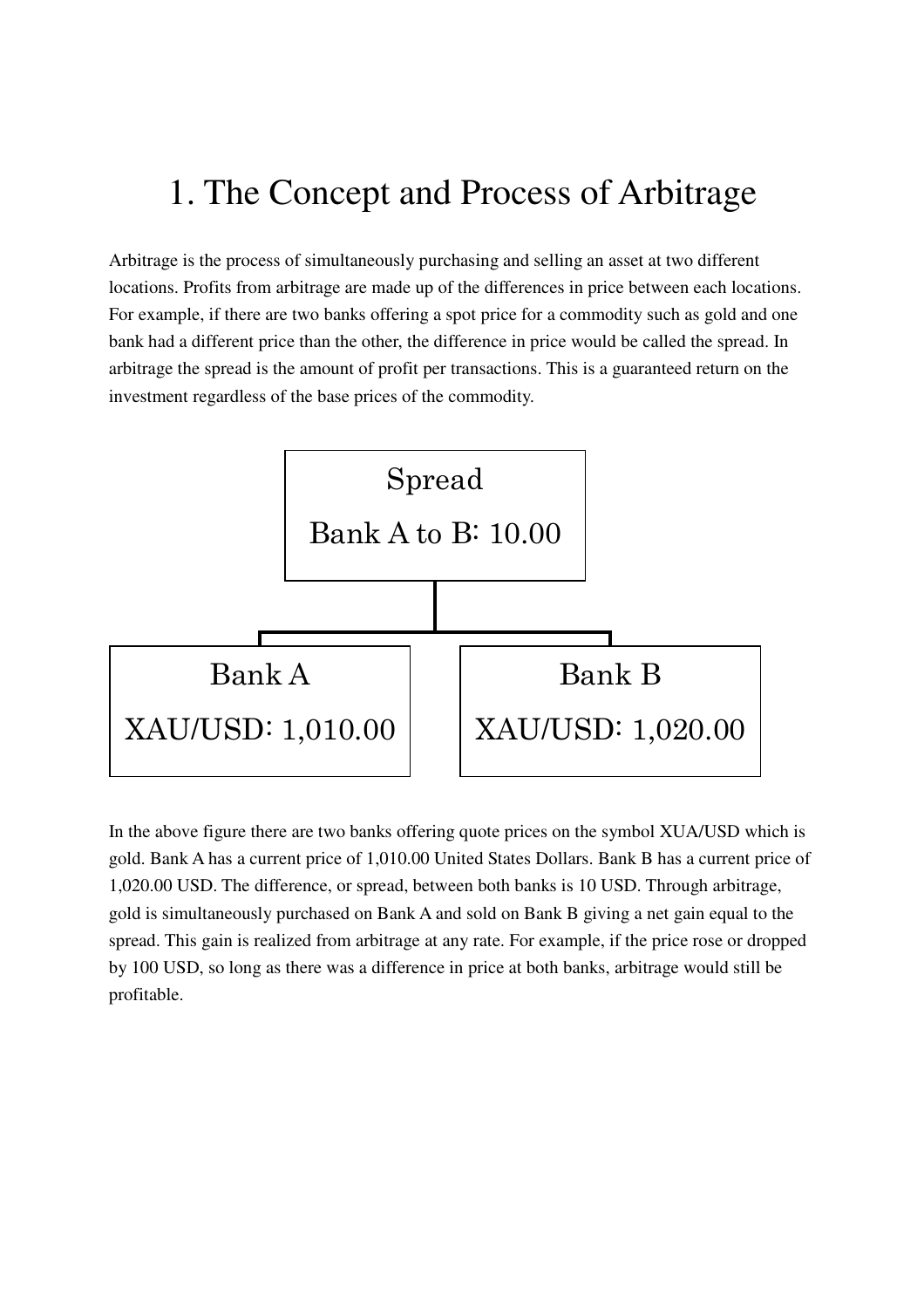#### 2. Arbitrage and Bitcoin

Due to the current decentralized nature of Bitcoin trading, the market is highly susceptible to arbitrage. As it stands, the value of Bitcoin is made up of many different exchanges who independently trade Bitcoin and Fiat. Although the exchanges often follow each other in price, because they are disconnected and operate independently, no two exchanges will have the exact same price as each other.

| Symbol        | Last    | Chng (%)         |
|---------------|---------|------------------|
| <b>BTCUSD</b> | 294.81  | $-0.50(-0.17%)$  |
| <b>BTCUSD</b> | 295.09  | $-0.46(-0.16%)$  |
| <b>BTCUSD</b> | 291.47  | $+0.47(+0.16%)$  |
| <b>BTCUSD</b> | 293.65  | $-0.36(-0.12%)$  |
| BTCUSD1W      | 296.50  | $+0.10 (+0.03%)$ |
| <b>BTCCNY</b> | 1835.00 | $-0.36(-0.02%)$  |

Shown here from top to bottom are the exchanges: BitStamp, BitFinex, BTC-E and OkCoin.

Although each exchanges is open simultaneously, each exchange's trades are carried out sparately. As show BTC-E , 3rd from the top is roughly 3.26 USD cheaper than BitFinex, second from top.

As the prices fluctuate over time, the spread between each exchange as they use each other for price discovery the spreads tighten and expand. At the right time of the day BTC-E will be nearly 10 USD away from BitStamp or BitFinex, and at other times of the day will be 2 USD away.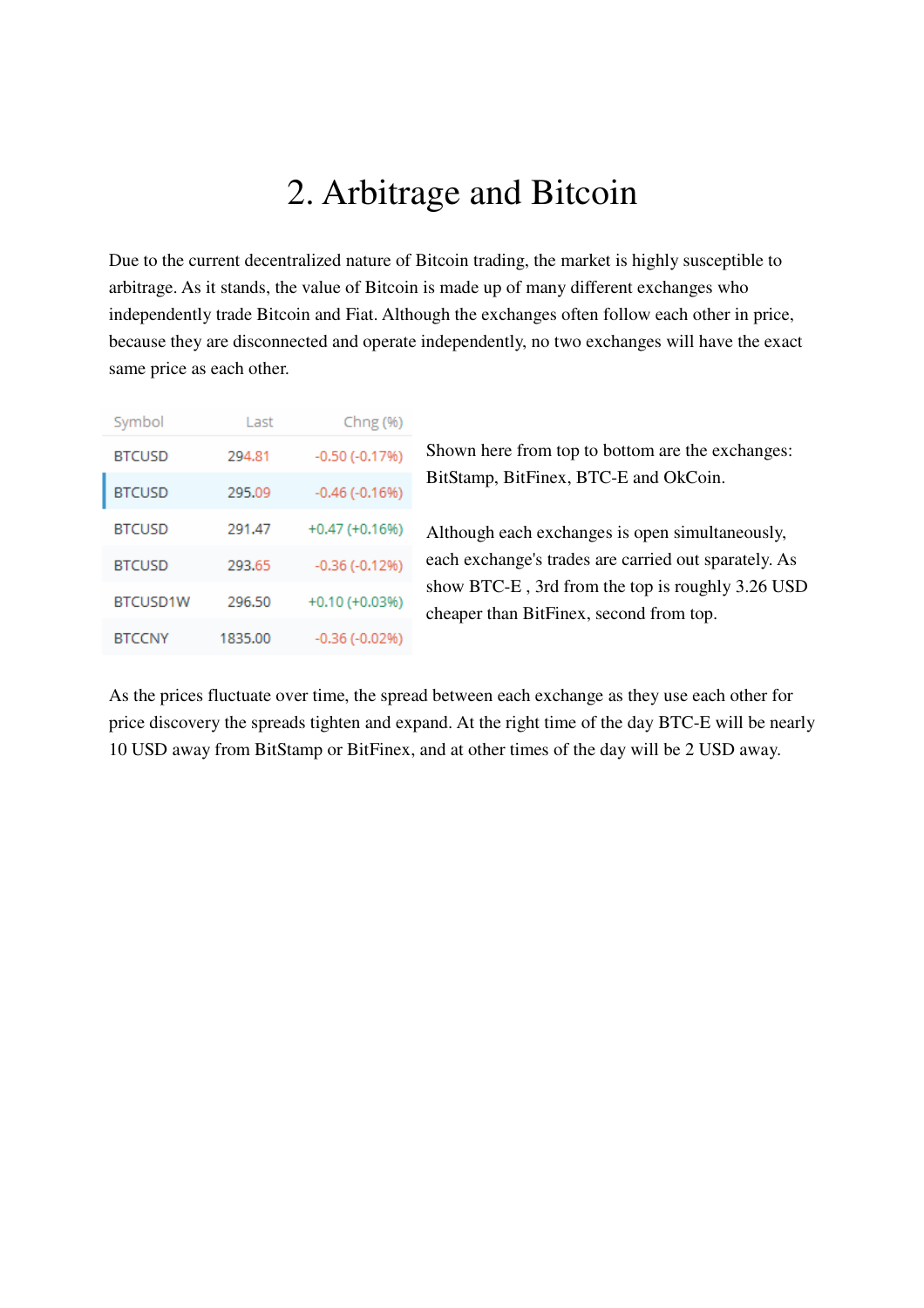## 3. Project FireHawk

Project FireHawk is designed to be an automated system for arbitrage between the Bitcoin exchanges BTC-E and BitStamp. The software makes use of a variable spread between the two exchanges in both directions to determine optimal prices for arbitrage. The project is also designed in such a way that if the spreads were to reverse in directions then FireHawk will also reverse its trading order. If BTC-E was lower than BitStamp and the two suddenly flipped prices, then the software would go from trading BTC-E->BitStamp to BitStamp->BTC-E.

The core of FireHawk is a cross-platform command line application featuring price tickers for both exchanges, a spread ticker for both trade directions, profit per lot and total profit.



\* Trades shown are simulated.

FireHawk calculates the profit per trade with trading fees accounted for. Additionally, FireHawk also checks the balances of both accounts for a minimum balance threshold. Should either account fail a balance check, the trade will be prevented. This prevents trade execution where no profit stands to be gained and minimalizes risks. The software also maintains time-stamped logs of both the ticker and each trade that is carried out.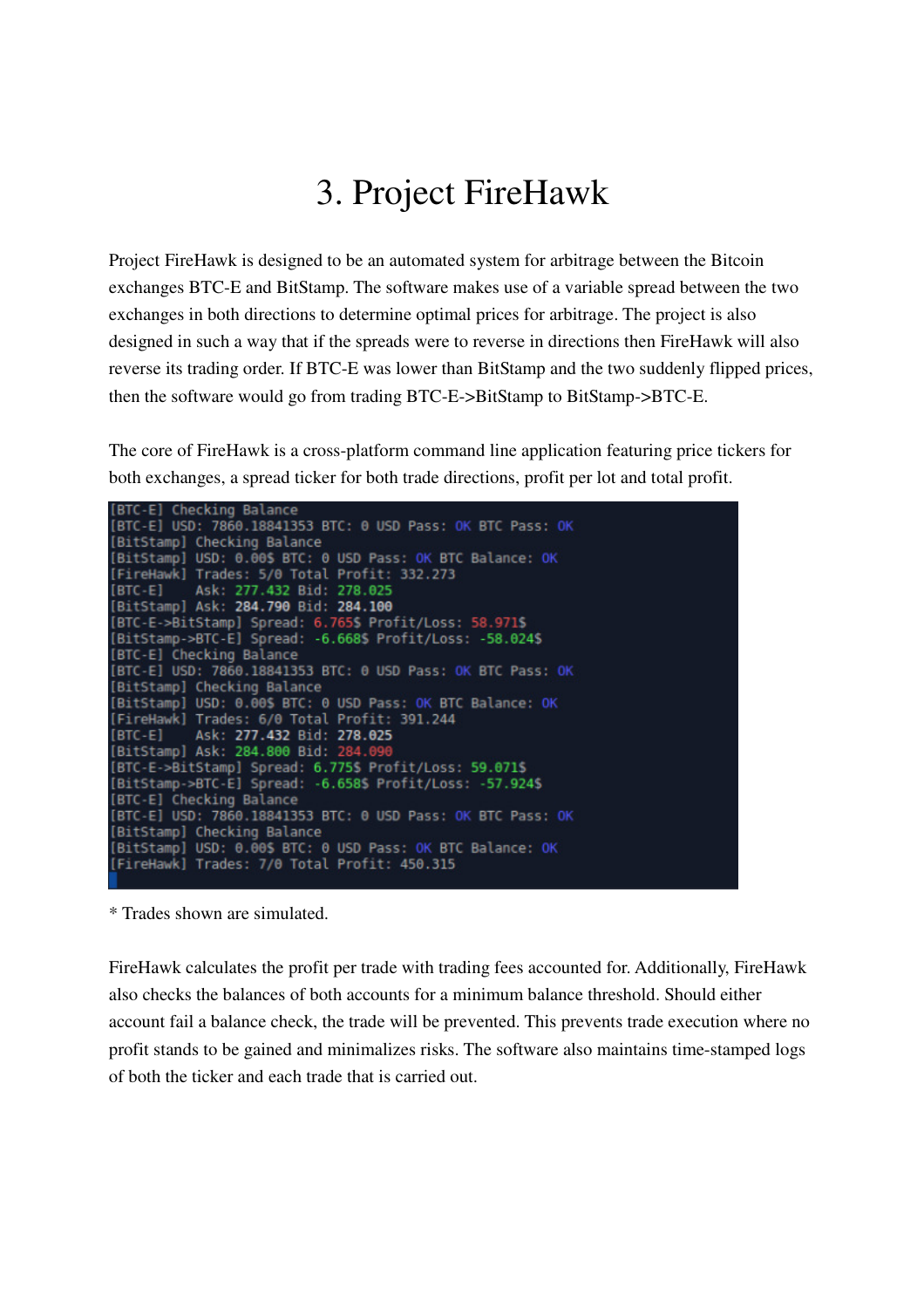Project FireHawk is easily configurable with a simple config.ini file.

| [General]          |                                                                                                |
|--------------------|------------------------------------------------------------------------------------------------|
| CLEAR_SCREEN=FALSE | - CLEAR_SCREEN when set to true, clears the terminal with each refresh of the ticker.          |
| AUTO_TRADE=TRUE    | - AUTO_TRADE toggles the automatic trading ON/OFF.                                             |
| AMOUNT=10          | - AMOUNT is the amount of Bitcoin used for each transaction.                                   |
| SPREAD=5           | - SPREAD is the minimum difference of price that must be met for a transaction to be executed. |
| $[BTC-E]$          |                                                                                                |
| API_KEY=           | - API_KEY is the account's API key for the exchange.                                           |
| SECRET=            | - SECRET is the associated API secret that matches the API key.                                |
| $FEE=0.002$        | - FEE is the exchange's fee per transaction, used in profit calculation.                       |
| MIN_BTC=0          | - MIN_BTC is the minimum Bitcoin balance that the account must have.                           |
| $MIN$ $USD=0$      | - MIN USD is the minimum USD balance that the account must have.                               |
| [BitStamp]         |                                                                                                |
| CLIENT ID=         | - CLIENT_ID is the BitStamp API specific Client Identification number.                         |
| API KEY=           | - API_KEY is the account's API key for the exchange.                                           |
| SECRET=            | - SECRET is the associated API secret that matches the API key.                                |
| $FEE=0.005$        | - FEE is the exchange's fee per transaction, used in profit calculation.                       |
| MIN_BTC=0          | - MIN BTC is the minimum Bitcoin balance that the account must have.                           |
| $MIN$ $USD=0$      | - MIN_USD is the minimum USD balance that the account must have.                               |